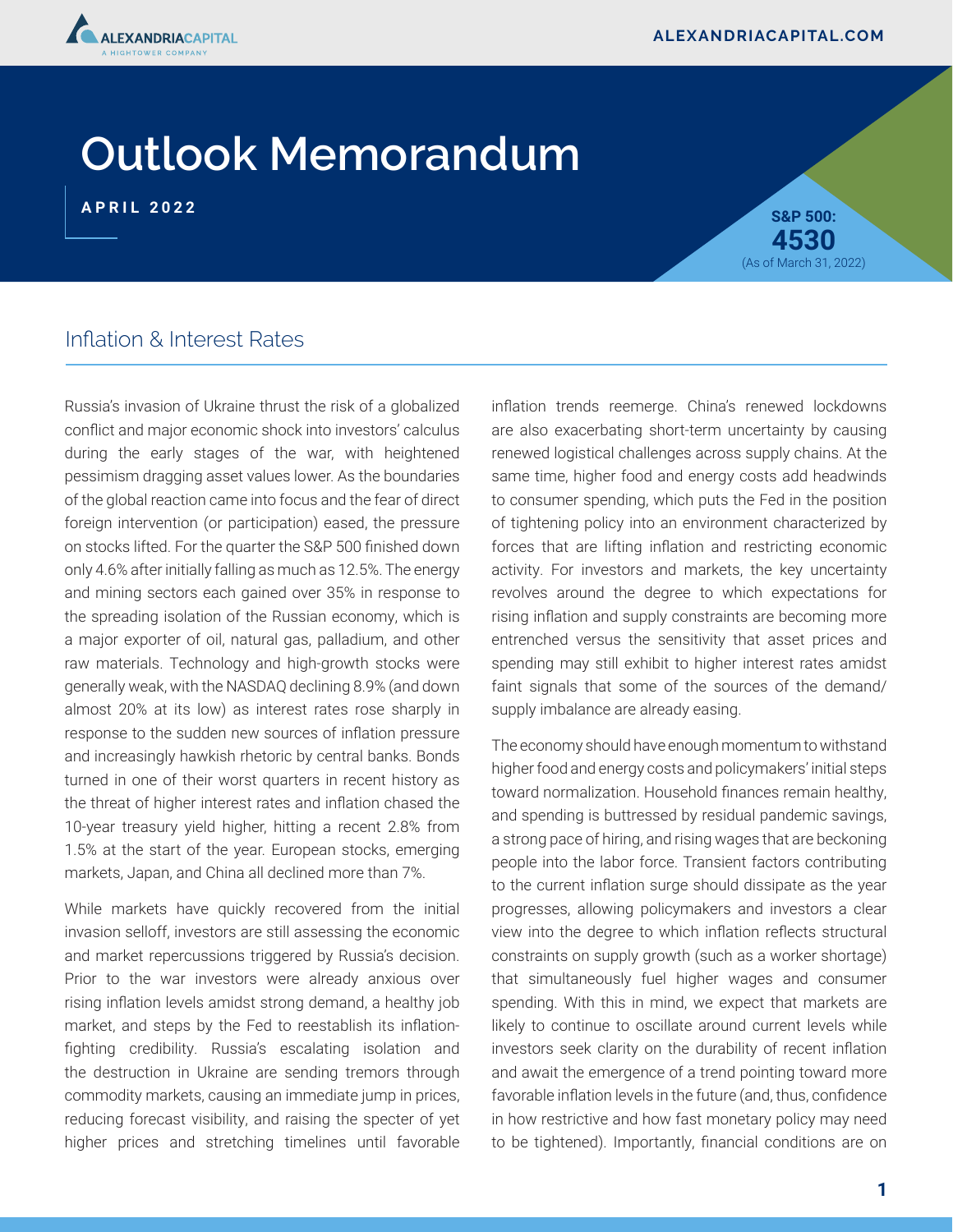track to tighten sharply, and as monetary tightening gets underway in earnest small sequential improvements on the inflation front will go a long way to resolving investors' general uncertainty. This, in turn, should support equity markets and allow investors to focus once again on innovation, investment, and productivity as the drivers of return and value.

The reopening is still fueling economic activity. Service industry jobs have recovered rapidly as fading restrictions release pent up demand for travel and vacations. Indeed, the economy is adding new jobs at a pace of about 500,000+ per month, extending the robust hiring from last year with nary a blip during the recent COVID wave. The roughly six-week spike in Omicron infections caused widely reported business disruptions but receded quickly and wound up causing only a small, short-term impact on spending. Weekly unemployment claims have also moved lower, and now sit below 2019 levels – consistent with higher wages over the past year and surveys that indicate job openings remain high relative to available workers. At the same time, recent real wage gains appear to be moderating from their pace back in the fall – potentially an indication that the urgency to hire additional workers is easing and/or that companies are shifting focus toward filling positions that require less training and experience. In a hint that the moderation in wage growth may continue, household surveys reveal the labor force participation rate is climbing back toward 2019 levels (people reentering the workforce creates incremental competition for new jobs). And while prior fiscal stimulus that has been powering household spending will eventually wane, state and local fiscal coffers remain full and are starting to be mobilized.

#### PERSONAL CONSUMPTION EXPENDITURES: GOODS VS SERVICES GROWTH SINCE 2010



Pent-up demand no more – the swing in consumer spending back toward services is a big step toward "normalization." Fiscal stimulus over the past two years assured that consumer spending roared back to life, but it was heavily restricted toward the purchase of goods due to social distancing, mask mandates, and the travel-related burdens. The stay-at-home dynamic also pulled forward spending from future periods, which added to goods inflation as manufacturers struggled to resume operations (let alone expand to meet magnified demand). Consumer spending is now swinging back toward services, fueled this time by pentup demand for activities that were previously restricted. The pace of hotel, airline, cruise, and other travel/vacation related bookings have all accelerated amidst strong pricing metrics. Hotel room rates, for example, are above 2019 levels and TSA throughput (domestic terminals) is inching above 90% of pre-pandemic levels (most of the remaining gap reflects a delay in a return to full business travel). Recent consumer surveys may be detecting some hesitation around price trends, however, which may suggest some moderation in demand (price sensitivity) emerging after the impact of pent-up demand wanes.





Importantly, the swing toward services is creating a secondary surge of hiring in service industries such as travel, leisure, restaurants, and hospitality. The hiring impact on wages has been modest thus far, but bears watching for signs that the scramble to resume full hotel/travel industry operations does not trigger wage gains due to a chronic labor shortage (as opposed to just an urgency to hire now). This swing away from spending on goods portends more favorable inflation for goods in the months ahead. The pace of retail sales is already moderating against a backdrop of rising merchandise inventories and easing capacity constraints in the trucking/freight market.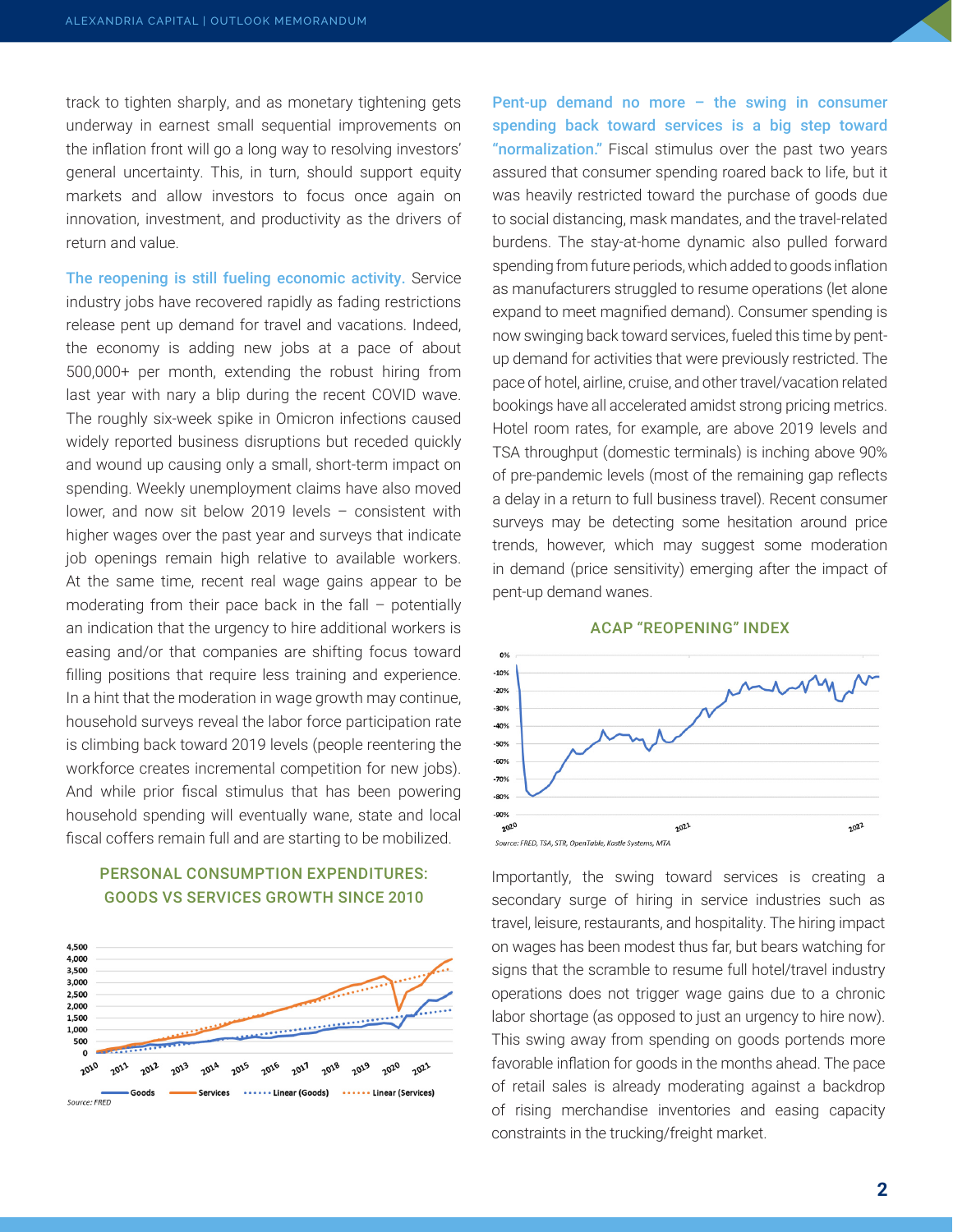The fallout from the Russian invasion of Ukraine is a mild brake on consumer spending. Thus far sanctions have not cut off Russian energy and raw material exports, but pressure is mounting on countries to adopt strategies that will reduce their reliance on Russia. Markets, however, recognize that most of those exports will be redirected toward China and India – essentially prompting a rerouting of global trade rather than a durable reduction in supply. In contrast, a near complete loss of Ukrainian wheat exports (in addition to sharp reductions in neon, ores, and refined products) remains possible. While fully rerouting trade could take more than a year as contracts are adjusted and processing facilities retooled, the impact on overall commodity prices has largely been muted thus far outside of an initial short squeeze that drove oil and nickel prices skyrocketing. Oil prices have also received a temporary reprieve from new lockdowns in China (China's daily oil consumption has dropped an estimated 1-2 million barrels per day recently), while the release of about one million barrels per day from strategic petroleum reserves has restored calmness and production incentives to energy markets.

The domestic impact of higher energy and food prices should be manageable. Every \$10 per barrel that oil prices average more than what otherwise would have been the case, the daily cost across the U.S. economy is about \$100 million. That excludes, however, secondary benefits that accrue as domestic energy companies boost hiring and investment activity. On an annual basis, each \$10 per barrel increase amounts to a direct expense for the economy of about \$35 billion. If oil prices climb back up to \$120 per barrel (and stabilize at that level) the net drag on domestic activity is less than 0.1% of GDP. Other prices and supplies are also being impacted, including food (which is up significantly over the past month), metals, and ores – but the combined impacts, including the expansion of domestic businesses, amounts to a drag of about 0.2% of GDP – which is secondary to the pace and magnitude of forthcoming Fed interest rate hikes. Importantly, energy, food, and raw material costs eat up a proportionally smaller share of household income and business operating costs than is typically the case overseas (particularly emerging markets) – a factor that suggests higher price sensitivity overseas may help to soften the price impacts experienced domestically (that is, declines in foreign consumption as prices rise may allow the U.S. to import additional raw materials).

The transient versus durable drivers behind supplydemand imbalances are important. Prices, or specifically inflation, resolve differences between demand and supply. The challenge is estimating the degree to which transient or more permanent forces are acting on either supply or demand (or both), resulting in a change in the overall price level. This is particularly important given the Fed's intention to rapidly withdraw excess stimulus by raising short-term interest rates and shrinking its balance sheet. Simply put, there are multiple, dynamic forces behind recent inflation. These forces includes prior fiscal stimulus, the delay in reestablishing efficient supply chains, potential double ordering, delays in workers returning to the workforce (for whatever reason), the inability for manufacturing to expand at the same pace that stimulus expanded demand (exacerbated by the consumption swing from services to goods, and now back to services), the expectation of rising prices causing an acceleration in demand, and the degree that rising wages are powering demand growth in a global economy that is facing a chronic labor shortage. Confidently estimating the contribution of each of these forces to current inflation is critical to forecast whether inflation pressures are poised to level off and recede naturally, versus how much monetary tightening will be required for the Fed to achieve its 2% target – and despite widespread coverage in the financial media, the convulsions created by the pandemic, the ensuing policy responses, and now renewed lockdowns in China and the fallout from the Russia/Ukraine war, nobody has enough data (nor is there an historical precedent) to confidently estimate how inflation, rates, and the economy will evolve

#### U.S. CPI MOM: TOP CONTRIBUTORS TO PERCENT CHANGE

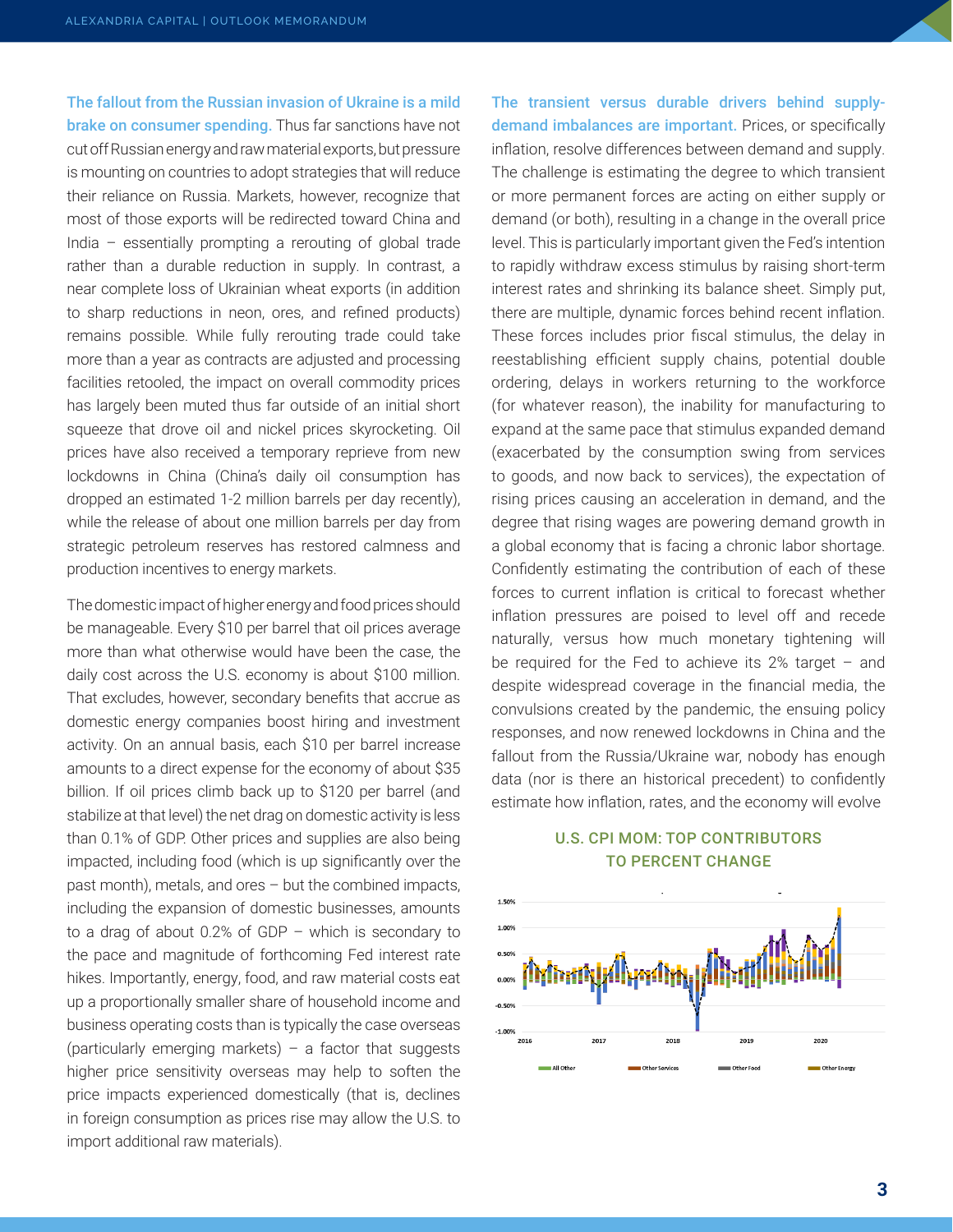While market forecasters are fretting that the Fed will need to move its benchmark rate above the rate of inflation to get prices back under control (implying a positive real rate for the first time in a generation), in the 10 years leading up to the pandemic real short-term lending rates of negative 1.2% did not result in inflation or particularly high economic growth. Many factors, including aggregate debt levels, demographic trends, and global trade/economic policies contributed to the muted inflation experience. Early worker retirements and the slow reorientation of supply chains represent a shift in manufacturing toward higher costs and may result in the Fed needing to maintain a less stimulative posture in the future. The need to undertake tightening to that degree would significantly increase the odds of precipitating a recession. Particularly given that lower income households are highly sensitive to softer asset values as interest rates rise.

Fed guidance lays out a rapid contraction in liquidity over the next twelve to eighteen months. Recent real M2 money growth has already slowed to 3% on a year over year basis – a rapid return to "normal" from the pandemic high of over 25%. The interplay of nominal M2 growth and nominal interest rates versus inflation always involves variability, uncertainty, and time lags which makes forecasting real M2 growth and real interest rates challenging. That said, policy contributes to sustained inflation when nominal money supply growth exceeds the inflation rate, which translates essentially into an excess of cash chasing a relatively fixed quantity of goods and services. If, however, inflation is higher than nominal money supply growth, there is comparatively less money chasing the higher prices – which results in an excess of goods and services, and eventually lower prices.

Many variables factor into this dynamic, including prior money supply growth (such as the more than 25% growth in 2020), current Fed policy and forward guidance, the willingness of banks to extend new loans, pent-up demand/ savings, and production capacity (including disruptions or difficulty fully reopening operations). If we incorporate the Fed's expectation to shrink its balance sheet by about \$100 billion per month, or \$1.2 trillion per year, quantitative tightening will exert a roughly 5% annual drag on nominal M2 money supply starting in mid-2022. Net loan growth may offset roughly half of the Fed's balance sheet tightening. But if inflation levels come in at just 2.5%, let alone the 4.5%-5.5% forecasts now circulating, then real M2 growth over the coming year may range from negative 5% to negative 7.5%. At the same time, markets are expecting the Fed's short-term lending rate, which started the year anchored near zero, to approach 2.0% over the next year. Considering that inflation is hovering around 8%, the Fed is prospectively poised to raise its real short-term lending rate from negative 8% to a range of negative 2% to 0% over the next year – this implies a massive 600-800bps of tightening in financial conditions.





Currently, the range of inflation and growth forecasts are widening which is muddying the traditional playbooks of both policymakers and investors. Policymakers are increasingly worried inflation expectations may become unanchored, forcing them to pivot policy quicker than they are used to and have forecasted to markets. Investors are struggling to determine whether and at what level the Fed will support markets with liquidity going forward in an environment where inflation remains above trend. Until investors can decern inflation is softening consistently, expect markets to remain volatile.

In terms of asset allocation, we continue to prefer equities over bonds given the still considerable gap long-term equities are expected to return versus bonds. In fixed income, our focus remains on shorter duration, high-quality bonds which given the flattening of the yield curve continue to be relatively attractive versus longer-term bonds. In equities, while market corrections are never desired, we view the recent pullback as healthy given the incredible rebound from the 2020 lows. While mindful of higher valuations in more speculative parts of the market, the sell-off provides an opportunity to add to attractive ideas at lower valuations particularly in sectors such as semiconductors, financials, and consumer cyclicals, given historical valuations and future growth prospects.